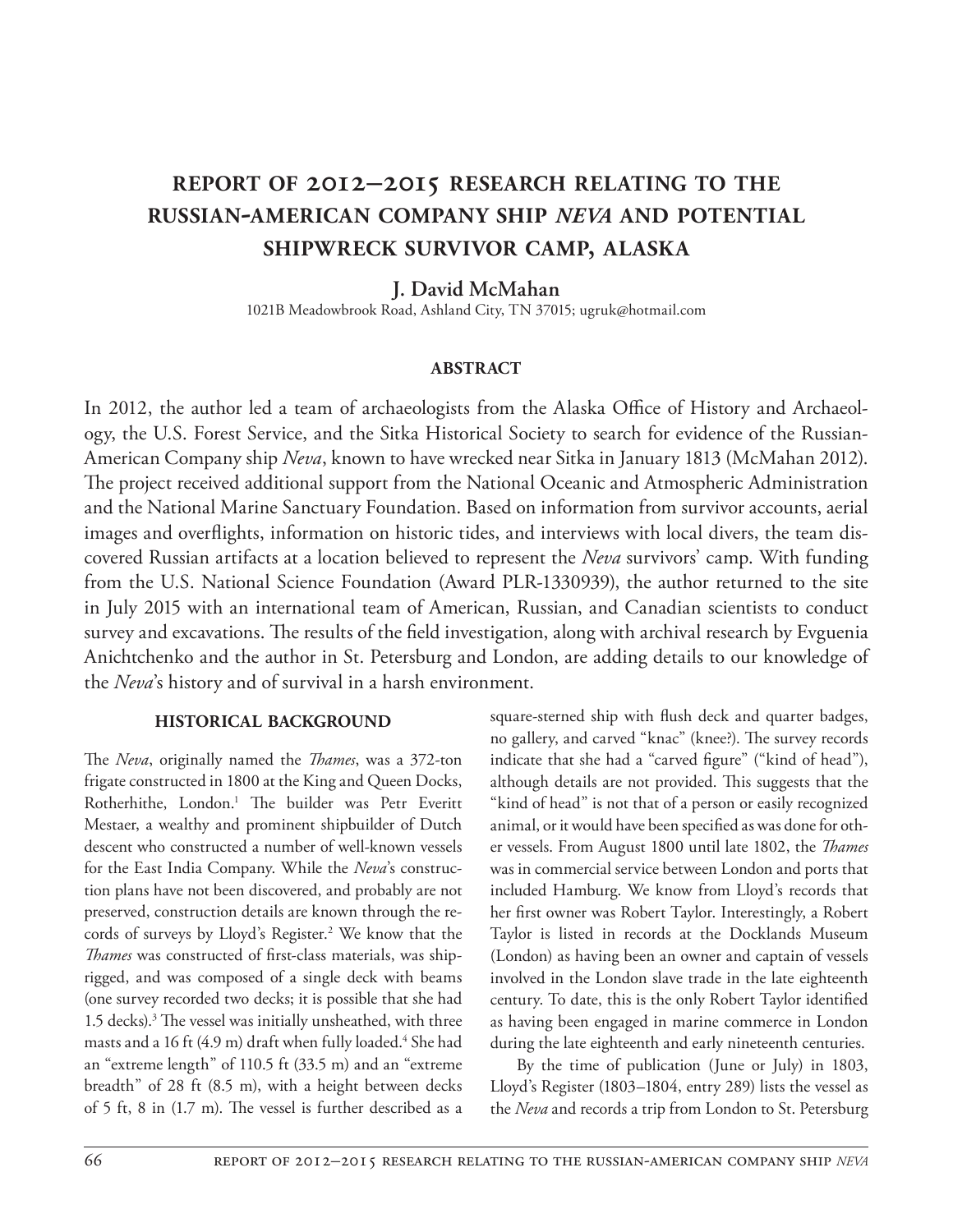under a master named "S. Bryant." Even though there were other contemporaneous vessels named *Thames* and *Neva*, the tonnage and other attributes leave no question that this particular *Thames*/*Neva* was the same vessel. The Lloyd's entry further indicates that she was sheathed with copper in 1803, apparently in preparation for her round-the-world voyage. Historical sources, while varying in some details, suggest that the *Thames* was purchased by Russia in February 1803, along with the *Leander* (renamed *Nedezhda*), specifically for Russia's first circumnavigation of the globe (1803–1806). Adam Johann Ritter von Krusenstern, who lobbied for and organized the voyage, sent Yuri Fyodorovich Lisiansky to Hamburg, then London, to purchase the two vessels (Krusenstern 1813:2– 3; Moessner 2003:6). Because the *Thames* was engaged in voyages between London and Hamburg, it is possible that Lisiansky became aware of the vessel while in Hamburg in 1802 and ultimately made the purchase in London.

Once in Kronstadt, where the vessels were renamed, Krusenstern assumed command of the *Nedezhda* while Lisiansky was made captain of the *Neva*. The purchase price for the *Neva* was 17,000 pounds sterling (around \$27,000 in modern U.S. dollars), with another 5000 pounds (U.S. \$8,000) having been spent to repair both the *Neva* and *Nedezhda* (Krusenstern 1813:3).5 Both vessels were similar three-masted sloop-of-war frigates, although the *Nedezhda*, at 450 tons, was slightly larger than the *Neva* (Moessner 1993:xiv). The *Neva* is said to have carried fourteen cannons (Tikhmenev 1978:71) and a crew of fifty professional sailors (Moessner 1993:xiv). Krusenstern, along with Court Chamberlain Nikolai Rezanov, led the overall expedition. The *Neva* and *Nedezhda* left the port of Kronstadt in June 1803, and a year later became the first Russian ships to visit Hawaii (Lisiansky 1814:99–137). There the two vessels separated, with the *Neva* traveling to Kodiak and Sitka, and the *Nedezhda* proceeding to Japan (Pierce 1990:311–313).

The *Neva* is best known in Alaska for her role in the 1804 "Battle of Sitka." The battle is said to have involved at least 1000 Russians, Aleuts, and Alutiiq peoples, as well as 500 Tlingit men, women, and children (Dauenhauer and Dauenhauer 2008). In late September 1804, Russian-American Company general manager Alexander Baranov joined Yuri Lisiansky on the *Neva* to retake New Archangel (Sitka) from the Tlingit. Along with two smaller vessels, the *Catherine* and *Alexander*, the *Neva* was instrumental in causing withdrawal of the Tlingit from New Archangel to the Peril Straits area of Baranov Island (Lisiansky 1814:147–168). She then wintered in Kodiak, and by April had joined the *Nedezhda* in China with a cargo of fur seal, beaver, and other pelts destined for Canton (Lisiansky 1814:272–273; Moessner 2003:380). Both vessels returned to Kronstadt in August 1806. Following his return, Lisiansky published his illustrated narrative of the voyage in Russian (St. Petersburg, 1810), German (Berlin, 1811–1812), English (London, 1814), and eventually other languages. The *Neva* was credited as the first Russian vessel to visit Australia, in 1807 (Massov 2006). From 1807 until her demise in early 1813, she was in the service of the Russian-American Company (Frederick 1979:7). From around 1810–1812, there are few records of the vessel, and it is believed that she remained at anchor in Okhotsk to avoid capture while Russia supported France in a war against England (DeArmond 1946:10). The Russian Naval Archives holdings include extensive correspondence between the czarist government and the Russian-American Company regarding whether the *Neva* would go to Japan and Sakhalin Island or to Russian America in August 1812. In the end, she was sent to Russian America in what would be her final voyage.

#### **historical accounts of the wreck**

Because the vast majority of Russian-American Company documents prior to 1818 were destroyed after liquidation of the company, the final voyage of the *Neva* is captured in only a few accounts transcribed from survivor narratives. These were translated from Russian and published by the Alaska Historical Society and Sitka Historical Society through a grant from the Alaska Historical Commission (Shalkop 1979). Dates and details in the accounts do not always agree but are consistent in relating the basic story. The following outline is derived from the account of midshipman Mikhailo Il'ich Terpigorev (Shalkop 1979), unless otherwise noted.

The final voyage of the *Neva* was plagued by problems, even before the ship left Okhotsk. A skiff with officials tasked with inspecting the *Neva* and *Nedezhda* overturned in the harbor, resulting in the deaths of thirteen people. The *Neva* departed the Siberian port of Okhotsk near the end of August 1812, en route to Sitka, but contrary winds soon slowed her voyage. She did not pass Atka Island (in the Aleutian Islands) until the end of September, and strong winds prevented a landing in either Unalaska or Kodiak. The captain, Lt. Podushkin, was so overwhelmed by the journey that he gave up command of the *Neva* to Daniil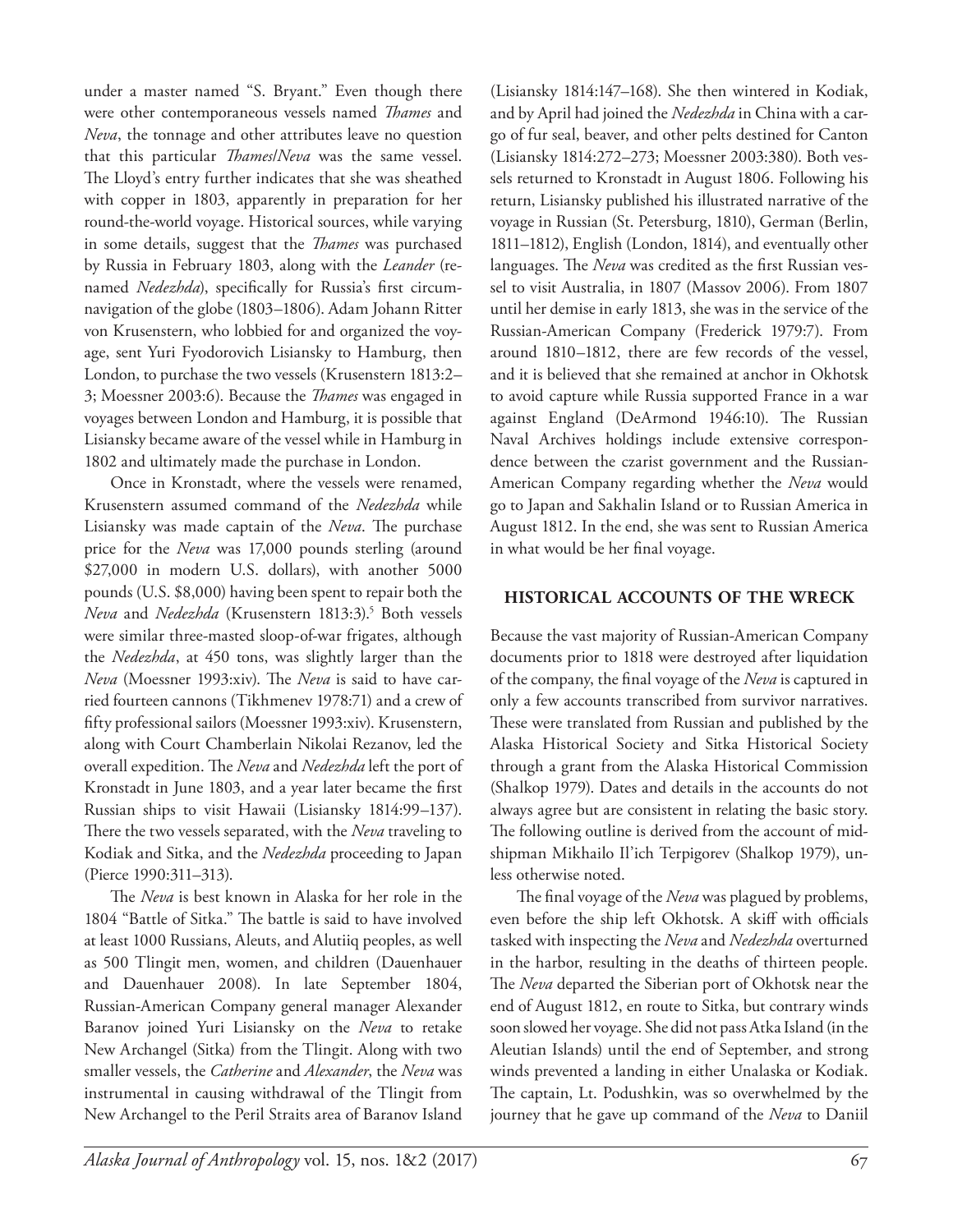Vasil'evich Kalinin, a civilian employee of the Russian-American Company who was a seasoned seafarer. Finally, on November 16 the *Neva* was able to enter "Resurrection Harbor" (in Prince William Sound) for fresh water and repairs. After a heated debate, a decision was made to sail for Sitka on November 27. After more hardships and a water shortage, early January 1813 brought clear weather, and by January 8 the *Neva* was only 140 versts (150 km) from Sitka (Shalkop 1979:33). By that evening, the shoreline and Mount Edgecumbe were within sight, and by one a.m. the ship was around 30–40 versts (32–42 km) offshore with Mount Edgecumbe to the left (Shalkop 1979:34).<sup>6</sup> While clouds and rain later diminished visibility, the ship's master, Mr. Kalinin, had sufficient confidence in the *Neva*'s course that he went belowdecks to rest. By Terpigorev's account, at five a.m. the cry went out that "the shore is under the bow" with Mount Edgecumbe to the right (Shalkop 1979:34–35). This caused Terpigorev to conclude that the man at the wheel had steered contrary to orders, and that the change in direction was compounded by the currents. The anchor was thrown out but had not been secured to the windlass. As the ship turned about, the rudder was knocked out by a rock, and the *Neva* went aground on submerged rocks. According to Terpigorev, "if they had delayed turning by one minute then all inevitably would have perished, because the collision would have taken place near a very high and inaccessible cliff" (Shalkop 1979:35). The ship eventually broke in half, with survivors moving to the bow. By noon, the ship had been "swallowed by the waves," and survivors clung to masts and other pieces of the ship (Shalkop 1979:37).

Of the seventy-three men who left Okhotsk, thirteen died at sea (fifteen according to Golovnin [1864]) and thirty-two drowned. Of the twenty-eight who made it to shore, two soon succumbed (Shalkop 1979:38). Fortunately, one of the *promyshlenniki* was able to start a fire with a flintlock pistol, allowing the survivors to make it through the first night. With strength from food items that had washed ashore, they were eventually able to construct a hut (Shalkop 1979:38). On January 24, one of two *promyshlenniki* who had been sent to explore encountered a Native boy in a kayak and was taken to New Archangel. On February 2, the survivors were rescued and taken to the fort (Shalkop 1979:38), having endured January temperatures for twenty-four days with items either salvaged or procured from their surroundings.

In keeping with the lore of the sea, stories have grown up around the *Neva* and the rich cargo some said that she carried. Newspaper accounts over the last two centuries have perpetuated these stories, melding truth with fantasy and encouraging many to look for the wreckage. For example, an 1894 article in the *Alaska Herald* related the story of two Indians coming into town (Sitka) with an airtight copper tank, utensils, and oak timbers found near Mount Edgecumbe and presumably from the *Neva* shipwreck (Shalkop 1979:14–15). The writer went on to describe stories that had been told in Sitka, including a report that the ship's captain had placed valuables in barrels and buried them beneath a large spruce tree. In 1915, articles published in the *Daily Alaska Dispatch* (Juneau) and elsewhere reported that a commercial diver from Port Townsend, Washington, had received a permit from the "War Department" to salvage "lost gold" from the *Neva* (Shalkop 1979:15–16), which carried a \$200,000 payroll bound for Sitka. Other articles outline their plans to "salvage the boilers" from the wreck.7 Numerous articles discuss plans leading up to the 1915 salvage effort, but nothing has been found to indicate that any such salvage ever occurred. It could have been that, like modern treasure hunters, the company was simply trying to line its pockets by stimulating interest by investors. The Reverend Andrew Kasheverof, curator of the Alaska Territorial Museum, wrote an article on the *Neva* in 1932 based on Golovnin's narrative (Shalkop 1979:16). Adding his own text, Kasheverof described the recent discovery of a cave in the wreck area where the survivors are believed to have taken shelter. The discoverer is said to have found a portion of a "Russian brass candlestick," and noted a crown and horseshoes chiseled into the cave wall. Interestingly, the Sitka Historical Society Museum has recently acquired a ship's bell said to be the *Neva*'s. The bell was said to have been collected sometime in the nineteenth century by a local family, and purchased by fish buyer and historian Archie Shiels in the 1930s with Kasheverof's assistance. The bell has not yet been authenticated, and its condition and style are problematic. Another item collected by Kasheverof and placed in the Territorial Museum in 1939 is a segment from a mast or similar timber said to have been salvaged from the *Neva* and stored in St. Michael's Cathedral in Sitka. The Alaska State Museum has a carved section of yellow cedar that may have been taken from the timber, and another sample that is possibly from the timber is privately held in Juneau.

In recent years, the Sitka Historical Society Museum has also acquired an anchor said to have been from the *Neva*, although the exact find location is unknown. While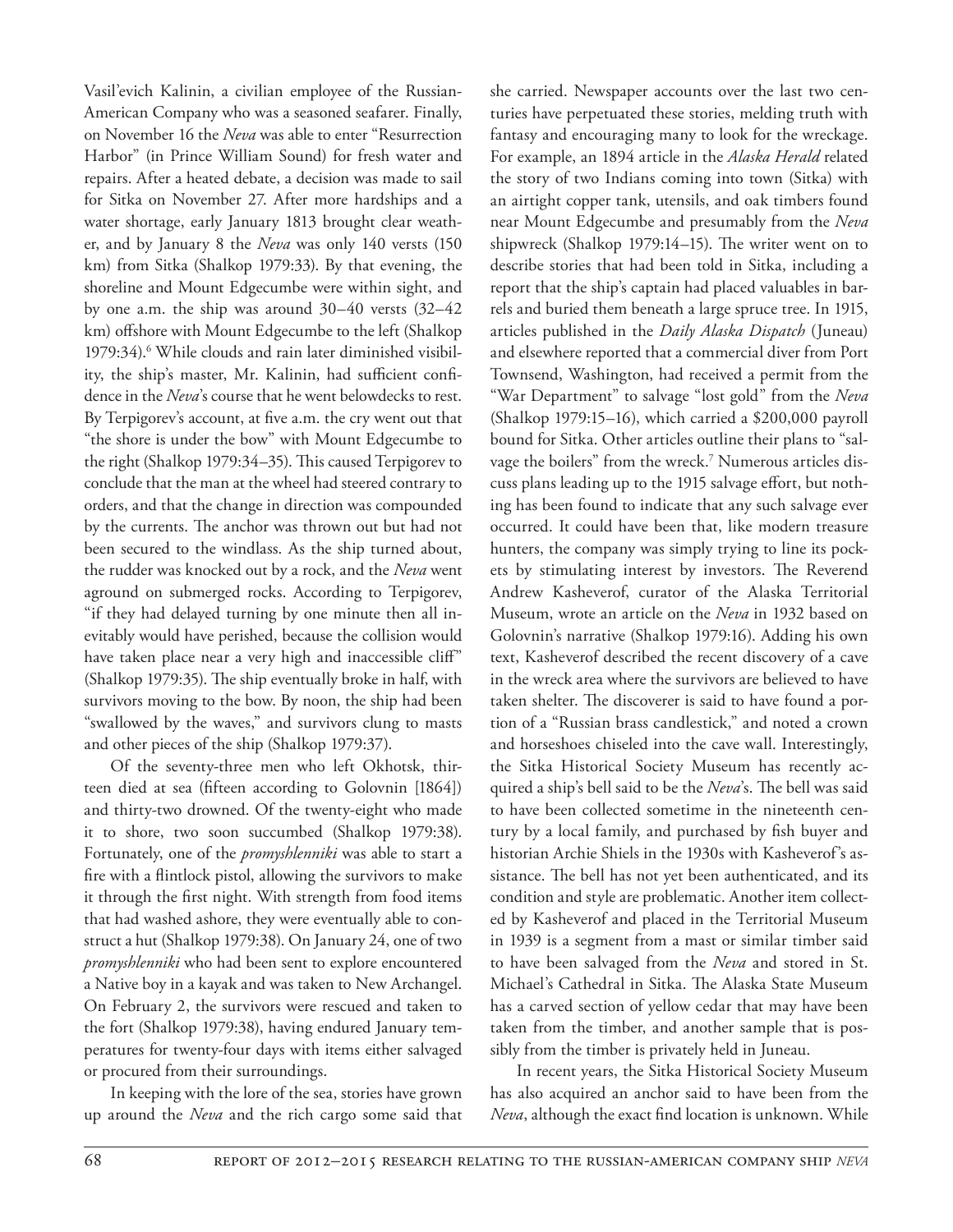the anchor is consistent stylistically with the time frame of the *Neva*, Russian period anchors are relatively common in the Sitka area. As late as 1966, the newsletter of the Alaska State Centennial Commission (Centennial Press 1963) reported that Sitka "skin divers" had decided to find the *Neva* to commemorate the centennial of the Alaska purchase. The last major field effort to find the wreck was by the group "NevaQuest" in 1979. Led by diver Dennis Cowles, the search was guided by a translation of the Berkh and Markov accounts by Kay M. Paddon (Pierce 1983:64). Despite the use of a marine magnetometer, the effort was unsuccessful. Historical accounts indicate that the wreck occurred in the general vicinity of Cape Edgecumbe, although no details on the exact location are provided. One other Russian sailing ship, the *Chilkat*, is known to have wrecked in that area in 1837 (Tornfelt and Burwell 1992:14). It is not known exactly where the *Chilkat* wreck occurred, as there were no survivors, but debris is said to have washed up on Cape Edgecumbe and St. Lazaria Island (Pierce 1983:65).

#### **archaeological investigations**

Current archaeological investigations related to the *Neva* wreck site were initiated by the author in June 2012 through a partnership between the Alaska Office of History and Archaeology (OHA), the U.S. Forest Service (USFS), and the Sitka Historical Society (SHS).<sup>8</sup> The National Marine Sanctuary Foundation provided modest funding to support travel. It was the author's opinion that the best way to search for evidence of the wreck site was through an intertidal archaeological survey at low tide. Prior to fieldwork, the 2012 team reviewed published survivor accounts and other records, interviewed Sitka residents and commercial divers with knowledge of the area, and reviewed existing low-altitude aerial imagery to identify areas matching landforms described by survivors. This was followed up by overflights in a small airplane. The National Oceanic and Atmospheric Administration (NOAA), Office of Coast Surveys (OCS), provided scientific and historical data on past tide cycles, rates of uplift, and vessel history. These multiple data sets converged on an area along the outer coast of Kruzof Island believed to match the wreck site. It was here that a local abalone diver observed an underwater cannon believed to be consistent in size with the *Neva*'s naval guns (Wilber 1993:23; Wilber, pers. comm. 2012).

By design, the June 2012 archaeological survey was conducted on the lowest tide of the year. An intertidal survey of the high-energy beach yielded only a few pieces of well-worn "beach glass." In general, it is unlikely that



*Figure 1: A dramatic photograph of the high-energy coastline in the area where the* **Neva** *wrecked in January 1813. Yury Likhin (Taltsi Museum, Irkutsk) is visible in the background.*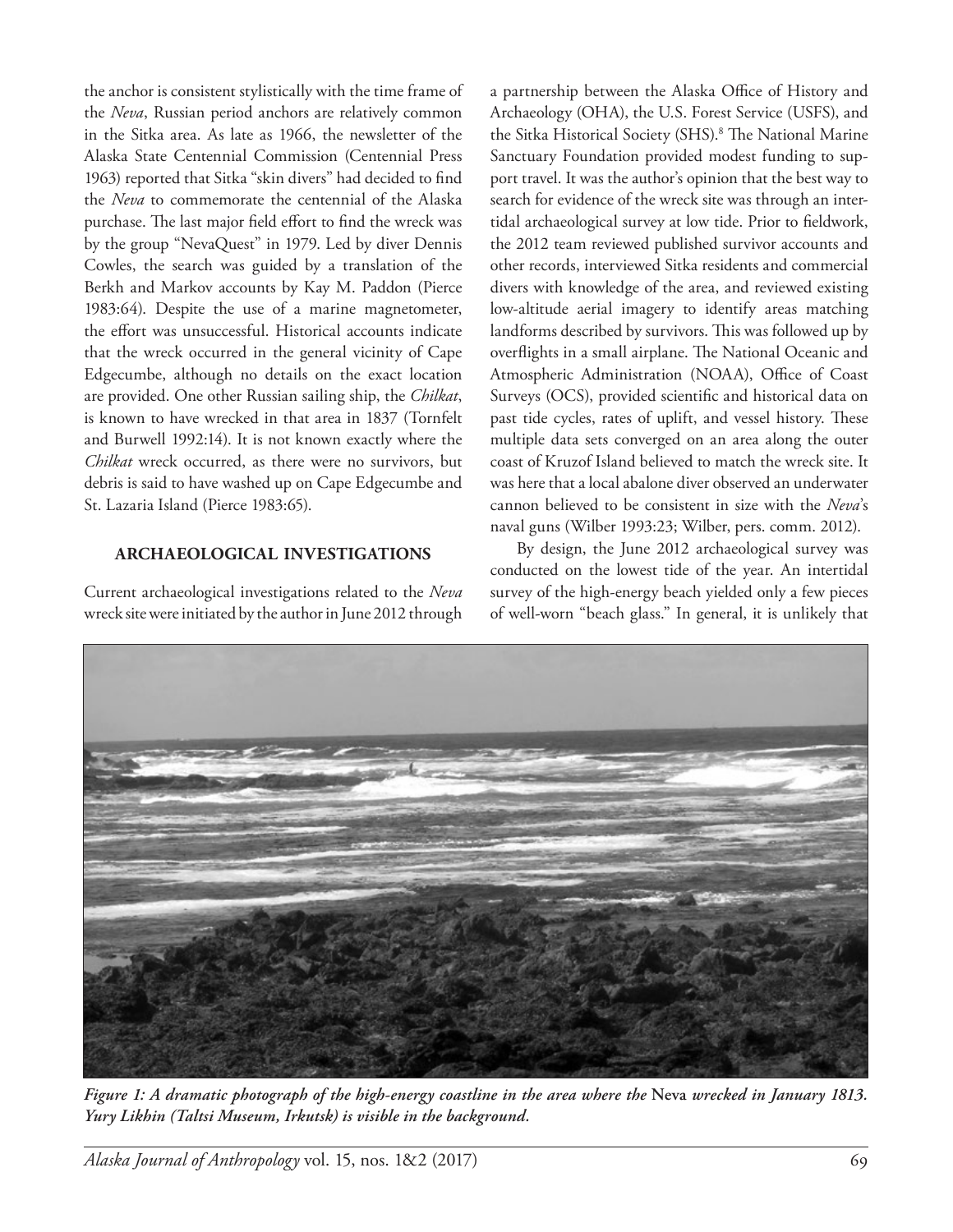artifacts would have survived the combination of crashing waves and rugged volcanic substrate unless buried in fissures (Fig. 1). In the absence of intertidal discoveries, the team turned to the uplands. On a narrow terrace ("South Terrace") predicted to be the most logical location for a survivor camp, the team conducted a metal detector survey and subsurface testing. This revealed two caches of buried Russian axes stacked as if they had been in crates or containers without handles when deposited (Fig. 2). One of the caches, contained within a large conglomerated mass, was not apparent until the mass was later dissolved via electrolytic reduction in the laboratory. During removal of the conglomerate's matrix, pockets of darker material emitted an odor characteristic of anaerobic saltwater marsh. Chloride tests confirmed the presence of salts, suggesting that the axes had been exposed to saltwater at one time. A hearth containing a highly degraded iron spike and fragments of calcined fauna was also identified, along with multiple metal detector targets that were not investigated. While C-14 dates of botanical macrofossils from the hearth are problematic (i.e., modern), the presence of a handwrought spike suggests mid-nineteenth century or earlier. The axes themselves, while in poor condition, are characterized by a spike or "hook" that protrudes downward just anterior to the handle socket. This style evolved in Russia during the seventeenth century and is definitive of Russian axes, particularly during the colonial period (Viires 1969:15–17). Certainly in Alaska, axes of this style are associated exclusively with a Russian (i.e., pre-1867) context. Encouraged by the findings, the team ceased work that would further disturb the site until funding could be secured for a more intensive data recovery effort. In August 2012, a follow-up underwater survey was undertaken to look for evidence of the wreck itself. The author collaborated with the NOAA Office of National Marine Sanctuaries to conduct a marine magnetometer survey.<sup>9</sup> The survey strategy called for boat transects run parallel to the shoreline, but was compromised by dense kelp. Under



*Figure 2: A cache of Russian axes, stacked as having been in a crate. One of two caches (nine axes) discovered in 2012 at a location predicted to be the* **Neva** *survivor camp. The inset is a laboratory photo of one of the axes.*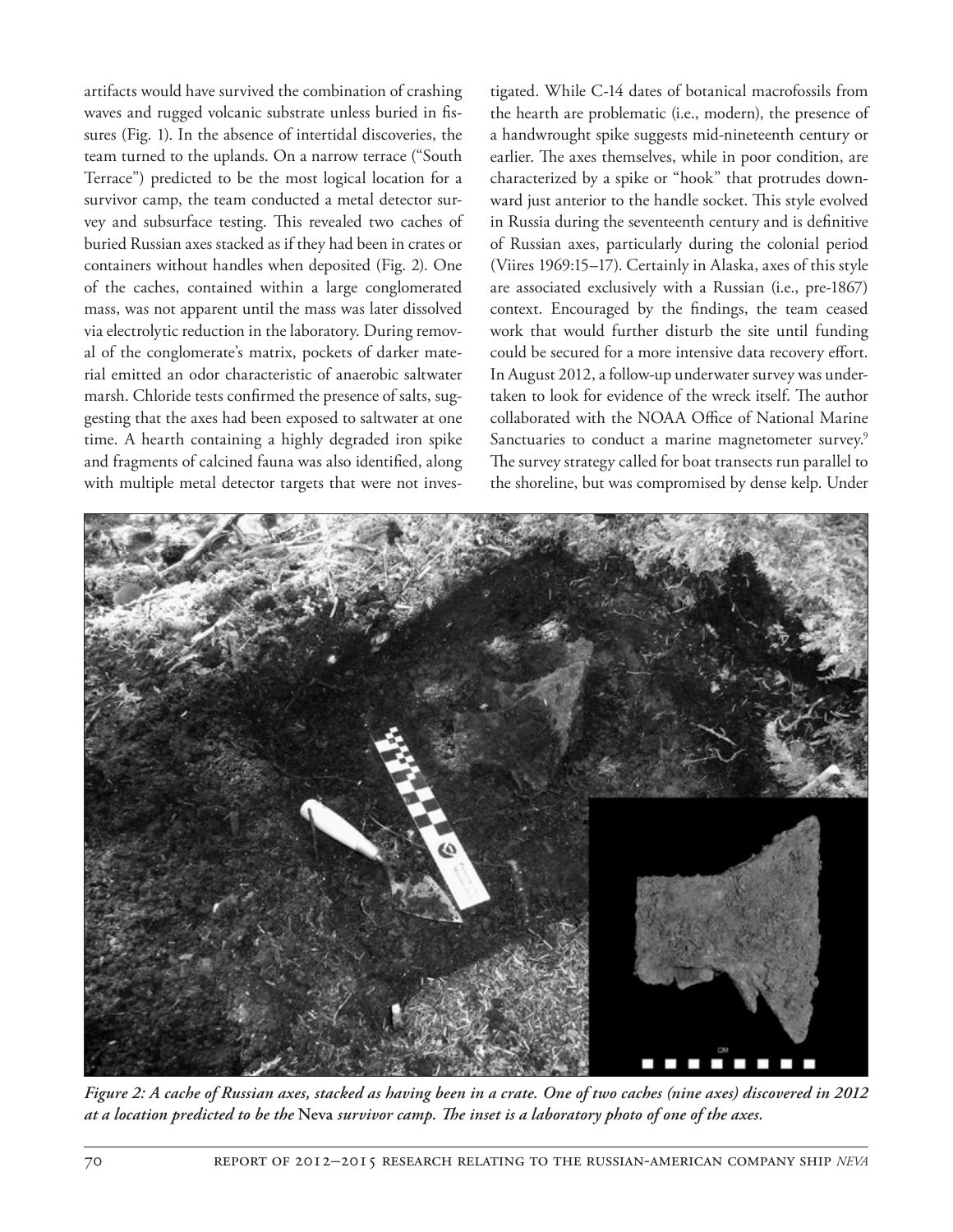normal conditions (i.e., constant magnetic gradient), the instrument would have recorded anomalies caused by large iron objects such as cannons, anchors, and rigging. However, volcanic activities near Mount Edgecumbe produced pyroclastic flows that caused a very steep magnetic gradient and masked any such anomalies. Essentially, the data gathered from the Neva Bay survey were unusable. This is the same problem experienced by the NevaQuest search team in the 1980s. The crew conducted a brief scuba survey, but found that kelp and seagrass allowed for only about 5–10% visibility of the seafloor. Despite the complications with underwater survey, the team was encouraged by discovery of the possible survivor camp and pursued grant funding for further work.

In April 2013, the Sitka Historical Society (with McMahan as principal investigator and Dilliplane as coprincipal investigator) was awarded project funding by the U.S. National Science Foundation (NSF Award No. PLR-1330939). Because the site is in a location of special importance to the Sitka Tlingit, it was necessary to complete tribal consultation and obtain appropriate permits from the land managers (U.S. Forest Service for uplands; State of Alaska for intertidal and submerged lands) before work could begin. After a year of consultation and research, including research by Anichtchenko and McMahan in the



*Figure 3: The 2015 archaeology field team (left to right): John Pollack, Daniel Thompson, Sean Adams, Dave Mc-Mahan, Yury Likhin, Timothy Dilliplane, Gleb Mikhalev, Artur Kharinsky, and Evguenia Anichtchenko. (Not pictured: Brinnen Carter, John Jenson, Travis Shinabarger, and Kevin Murphy.)*

Russian Naval Archives, archaeological work began at the presumed survival camp location in July 2015 (Fig. 3).

The 2015 team initiated work by conducting a systematic metal detector survey of the narrow terrace where Russian axes had been discovered in 2012. Archaeologist Daniel Thompson, who oversaw the metal detector survey, located and logged seventy-six targets. The distribution of these metal targets served as a guide for locating areas to be formally excavated. Sixteen 1 m<sup>2</sup> excavation units, clustered into three blocks, were opened. Total station mapping was conducted by John Pollack and Sean Adams, Canadian team members representing the Institute for Nautical Archaeology. Block 1 (Central Excavation Area), comprised of six contiguous 1 m units, was the first excavated and is in the presumed survivor camp area. Block 2 (Southernmost Excavation Area), comprised of eight contiguous 1 m units, was located approximately 3 m south of Block 1 and is also in the presumed survivor camp area (Fig. 4). Block 3 ("Kitchen Terrace Area"), comprised of two contiguous 1 m units, is north of the stream and is now known to be the location of a mid-to-late-nineteenthcentury Tlingit hunting camp.10 In addition to the block excavations, numerous smaller  $(50 \text{ cm}^2 \text{ or } \text{less})$  units were opened to remove and record the metal detector targets identified earlier. The work was documented by a professional American-Russian filmmaker, Gleb Mikhalev.

While analysis is in the early stages, findings from the 2015 work do support the hypothesis that the site (SIT-00963) is the location of the *Neva* survivor camp. Recovered artifacts, which are consistent with an earlynineteenth-century time frame, include French gunflints, a brass buckle, reworked copper sheathing, copper and iron nails, musket/pistol balls, a Russian axe, and the leg from a brass nautical (or carpenter's) divider (Fig. 5). In general, the artifacts are consistent with a "survival" rather than camp situation. For example, both gunflints and associated small flakes of gunflint material were recovered, suggesting that they were used as strike-a-lights for fire starting. One such flake was associated with burned (carbonized) grass, such as might have been used for tender. Some of the musket balls had been whittled, as if to reduce their size for use in a smaller-caliber weapon such as a pistol. Interestingly, one of the survivor accounts mentions that the unfortunate castaways survived the first night because one of the Russian *promyshlenniki* who made it to shore had a flintlock pistol with which to start a fire. Smaller hand-cast lead shot (with mold lines) were also recovered. They may suggest the use of a fowling gun. At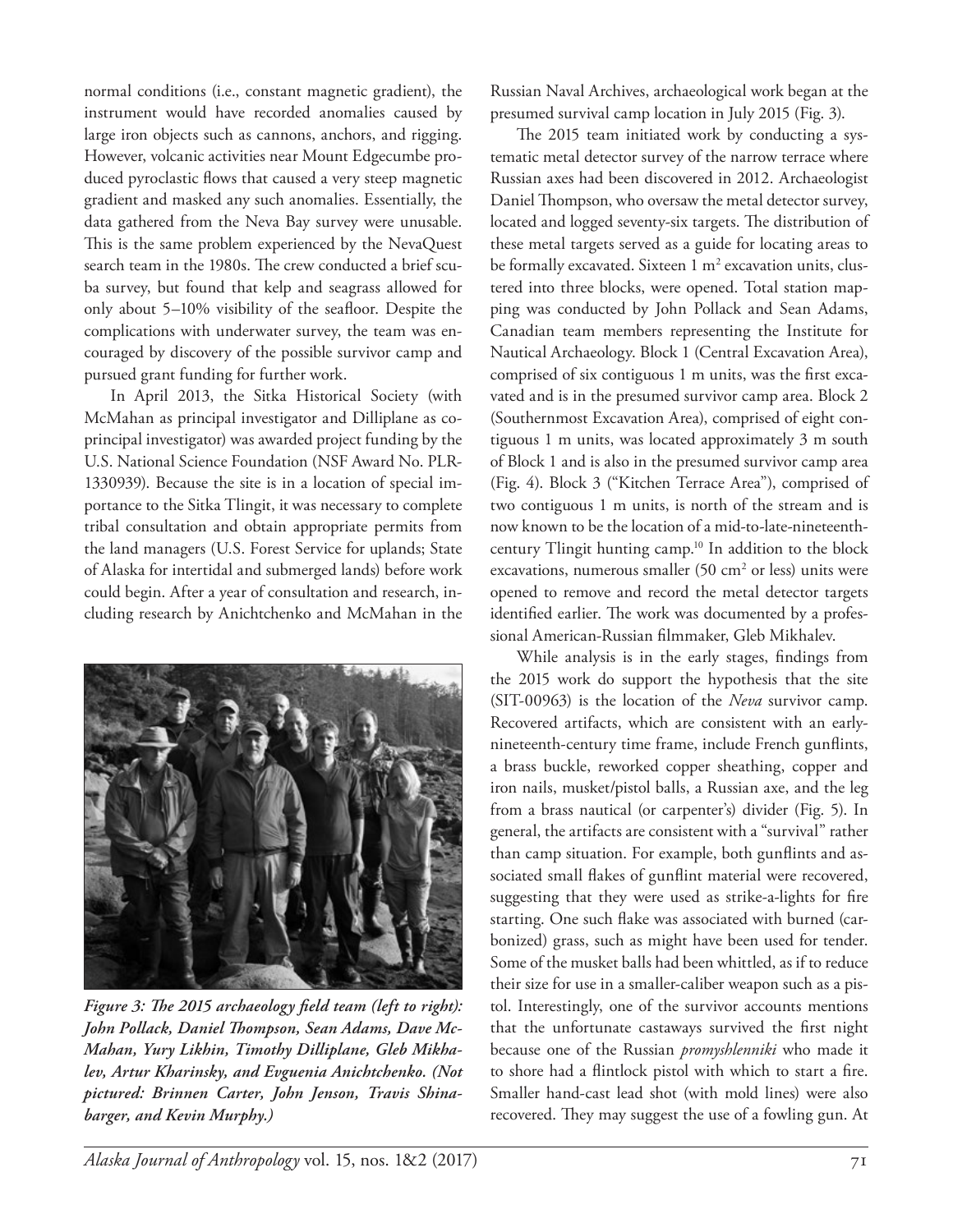

*Figure 4: The Block 2 (southernmost) excavation area showing eight contiguous 1 m units. Yury Likhin (Taltsi Museum, Irkutsk) is excavating a hearth area in the vicinity of a pile of stacked boulders.*



*Figure 5: Examples of artifacts from the presumed* **Neva** *"survivor camp": (a) leg of a copper or brass nautical or carpenter's divider; (b) a copper "ship's" nail; (c) a fishhook probably fashioned from a copper nail; (d) a copper or brass strap buckle; (e and f) copper sheathing; (g and h) French gunflints; (i) a lead musket ball that appears to have been whittled to fit into a smaller-diameter weapon.*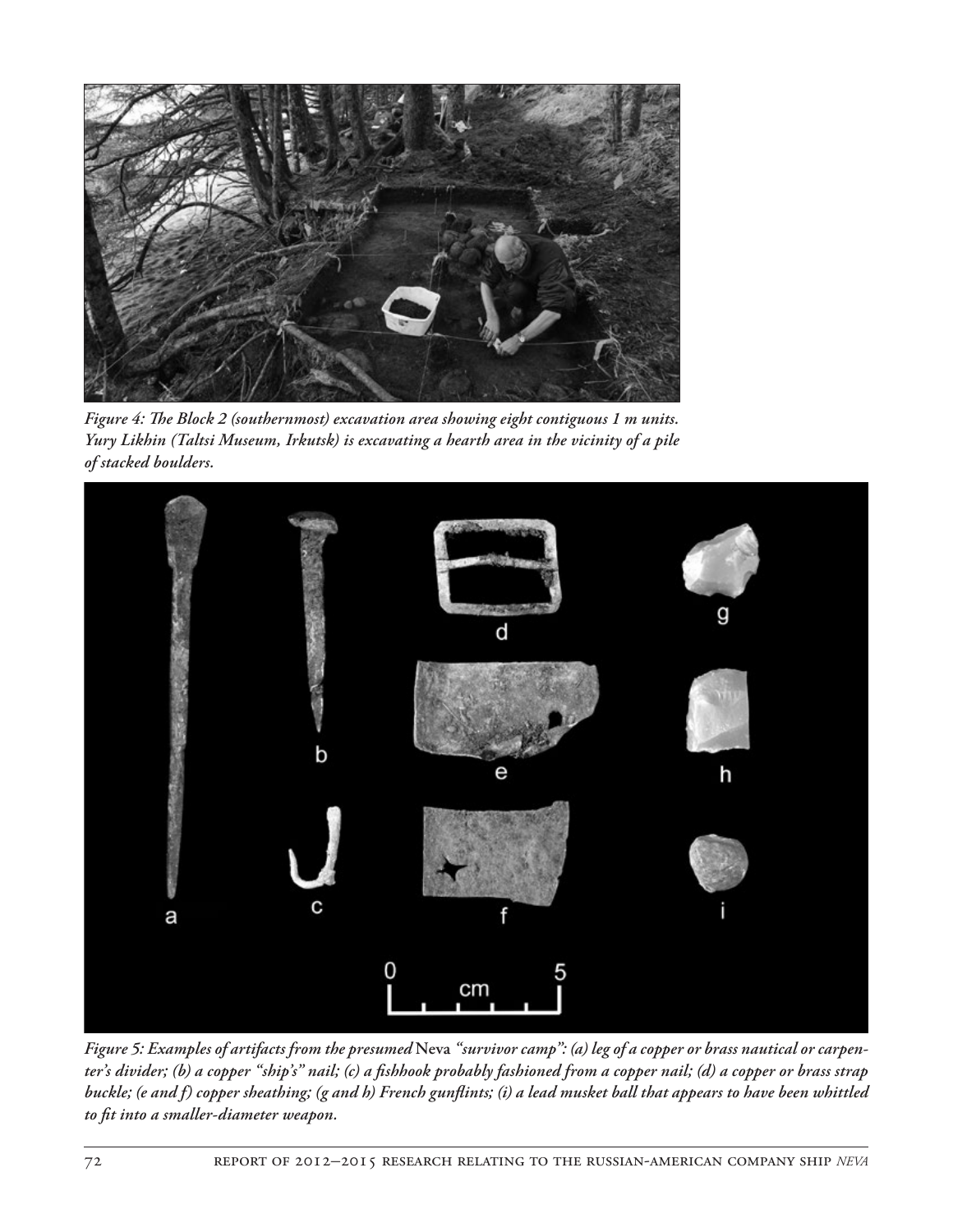least one of the copper nails appears to have been shorn off, as may have occurred as the result of wrecking. A fishhook recovered from the site may have been fashioned from a nail. Numerous small fragments of copper sheeting, probably ship's sheathing, were recovered. Features identified during excavations in the Block 1 and 2 area include several hearths scattered along the terrace edge, as well as two piles of stacked boulders. The boulder piles could have been used to hold down a sailcloth shelter, or possibly as steam bath stones. Excavations beneath the stones revealed that they had been stacked on the ground surface, with no evidence of a buried feature.

Numerous small fragments of calcined animal bone were handpicked from the hearth deposits, and bulk samples were collected for flotation and/or fine screening. Faunal samples were sent to Megan Partlow, a zooarchaeologist affiliated with Central Washington University, for analysis. Partlow (2016) found that the faunal remains from Blocks 1 and 2 (southern blocks, believed to be in the survivor camp location) included a preponderance of Sitka black-tailed deer (*Odocoileus hemionus sitkensis*) and harbor seal (*Phoca vitulina*), as well as a smaller representation of salmon or trout (*Oncorhynchus* sp.) and Steller sea lion (*Eumetopias jubatus*). She found that "while none of the faunal remains are definitive indicators of a winter occupation of the site, all identified taxa are locally available in winter and could have been hunted or collected by the survivors of the *Neva* shipwreck." A minimum of two deer were represented, which translates loosely into at least 32 kg of meat. Some of the deer long bones exhibited evidence of being broken, perhaps for marrow, as well as evidence of cutting by a metal knife and chopping. At least one harbor seal was represented, and would have yielded around 40 kg of usable meat. In the cold winter temperatures, the high calorie content of the seal blubber would have provided a much-needed energy source to supplement the relatively lean deer and seal meat. Partlow found that the rockfish remains from the site were probably from at least one large (over 60 cm in total length) fish. Despite the mention in one of the survivor accounts that dogs had shown up and died after feeding off corpses, she found only one bone (a phalanx) that was in the general size range for a dog. If dogs were present, they were not eaten by the survivors.

 One of the hearths (Block 2) is believed to be intrusive and later than the "survivor camp" deposits. It may relate to a party that visited the site after the rescue to salvage materials, or to the nearby hunting camp.<sup>11</sup> The intrusive nature of this hearth is visible in profile, and it contains materials that may be later. For example, a decorated and marked kaolin pipe stem fragment (Fig. 6) was recovered. While the markings have not yet been identified, the bore diameter ( $\frac{4}{64}$  inch [1.6 mm]) is consistent with a late-eighteenth-century or later time frame. Generally, pipe smoking (as opposed to snuff and chewing) was not popular among Russians until the 1830s (Alexander Petrov, Russian Academy of Sciences, pers. comm.). Still, the crews of round-the-world ships had significant exposure to diverse cultures and often included those of other nationalities. The use of kaolin tobacco pipes was extremely popular in Western Europe by the mid-seventeenth century. The pipe stem fragment will potentially date the intrusive hearth if the manufacturer can be identified. A folding knife from the same vicinity was discovered in the laboratory when an iron concretion was dissolved in electrolysis (Fig. 7). It may be a British jackknife from the early to mid-nineteenth century. Other problematic artifacts from the possible intrusive hearth include a small piece of clear glass from near the surface and a small piece of waterworn transfer-print ceramics. There is also a probability that the Block 1 and 2 ("survivor camp") area was slightly contaminated by materials from the later camp (Block 3) to the north. For example, preliminary metals analysis by Peter Northover (University of Oxford) suggests that a piece of sheet copper may be from the second half of the nineteenth century. These items, along with the rest of the collection, will undergo continued analysis during 2016–2017. Other than these possibly intrusive items, the "primary terrace" deposits were devoid of ceramics, glass, and other items that would be expected on a camp or settlement site. The preponderance of evidence continues to validate the hypothesis that the site represents the *Neva* survivor camp, albeit not without later contamination.<sup>12</sup>



*Figure 6: Stem fragment from a J&T FORD kaolin pipe, traded by the Hudson's Bay Company during the 1840s– 1860s.*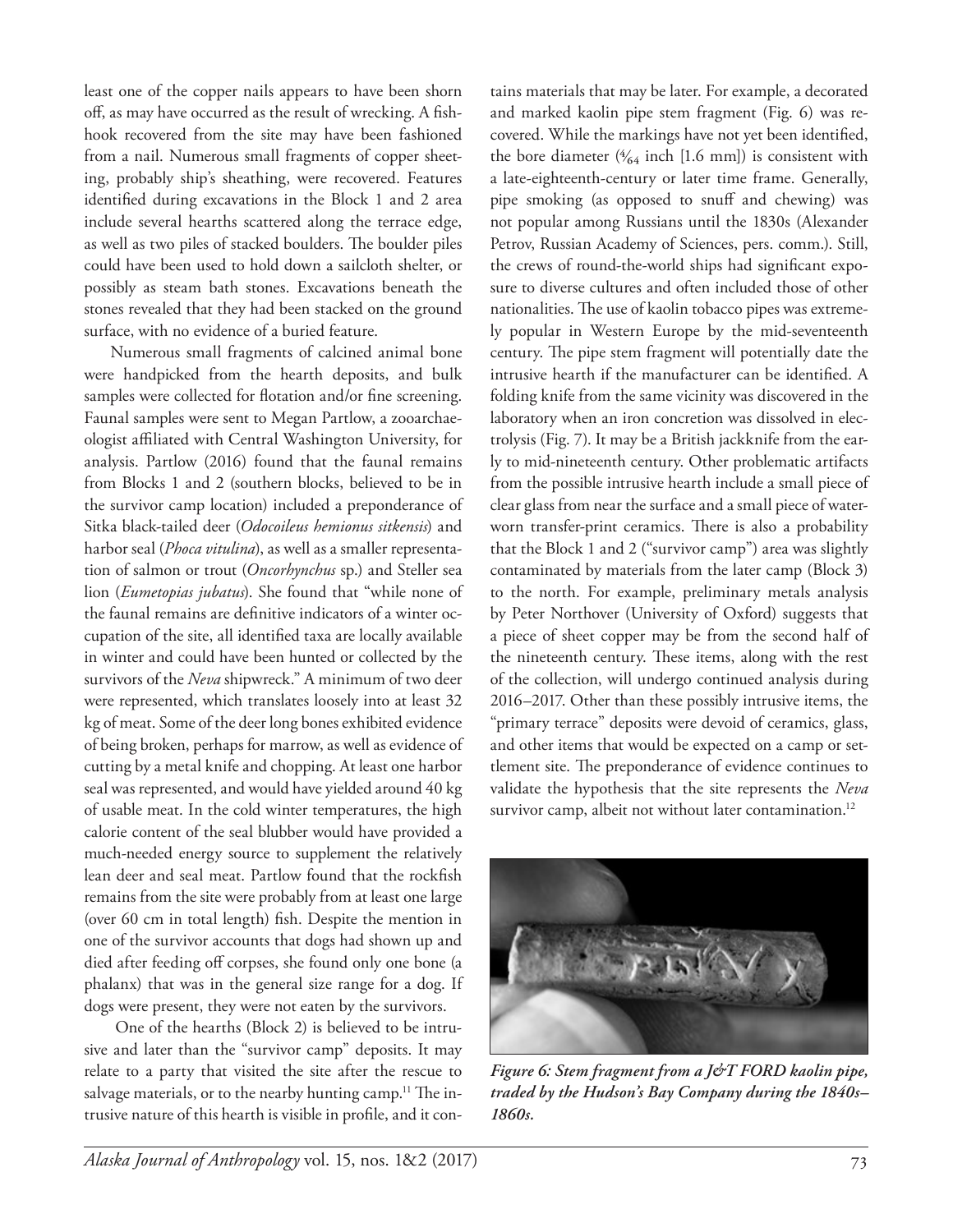

*Figure 7: A folding jackknife or penknife, probably a mid-nineteenth-century intrusion, recovered from an iron concretion. Remnants of the handle appear to be tortoiseshell or horn.*

In addition to the artifact assemblage, geomorphological and dendrochronological data contribute to our understanding of the site. NOAA scientists found that "the land and the sea floor are rising relative to the sea at 17.12 mm/yr (due to isostatic rebound from loss of the weight of the melting glaciers)" (Steven Gill, e-mail dated May 5, 2012). Assuming constant rates over the last century, the land is about 3.4 m higher now than in 1813. The oldest core extracted from a spruce tree during the 2015 archaeological investigation yielded a ring count of minimally 132 years. Allowing for a lag time of at least five years between uplift and germination (Larsen et al. 2004), this suggests the terrace has not been subjected to saltwater since 1878. The interval was probably significantly longer, as older spruce tree stumps were noted but too deteriorated to extract a core. Finally, the artifacts recovered from Blocks 1 and 2 were excavated from a sandy level believed to be a beach deposit. This suggests the occupation level was most likely in the supratidal or beach fringe area at the time of deposition, and is consistent with an estimated 3.4 m of uplift since 1813.

#### **ongoing research and future plans**

The 2015 collection is presently being cataloged and packaged according to museum standards. Analysis of these items will continue, along with analysis of any items recovered in 2016. Additional metals analysis is planned by both Peter Northover and Kory Cooper (Purdue University). Soil samples from the 2015 work have been dried and screened through 1 mm mesh to remove macroscopic artifacts. Smaller samples have been preserved, and may be floated along with 2016 samples to extract burned plant materials and fauna. Additional faunal analysis is planned for 2016, particularly if specimens can be attributed to a "survivor camp" occupation level. To this end, attention will be paid to microstratigraphy in 2016 in an effort to separate out early-nineteenth-century deposits of different ages. Most of the recovered artifacts are durable and do not require short-term conservation treatment. At the completion of the 2016 work, however, there are plans to consult with a professional conservator to ensure that collections are stable for long-term curation. The planned 2016 field investigation will include one or more tribal representatives, in addition to an international team of archaeologists, historians, and volunteers. By recounting oral history, tribal members give the scientists an important understanding of the location's importance to the Sitka Tlingit. It is important to note that the terrace remnant on which the presumed survivor camp is located is being severely undercut by storm waves. It is fortuitous that the site was discovered in 2012, as it will likely be gone in another decade. The 2015 team identified other (unexcavated) hearths on a narrow portion of the terrace that is being undercut by storm waves. The recovery of data from these threatened areas is a high priority for work in 2016.<sup>13</sup>

Additional underwater investigations are planned in 2016 on an opportunistic basis. Any marine work at this location is difficult and dangerous due to its exposed location, significant ocean swell, tidal surge, and dense kelp and seagrass. Sonar survey will be conducted as conditions allow, and any identified targets will be inspected via scuba dives. Additional archival research may be conducted in 2016–2017 if funding is available and poten-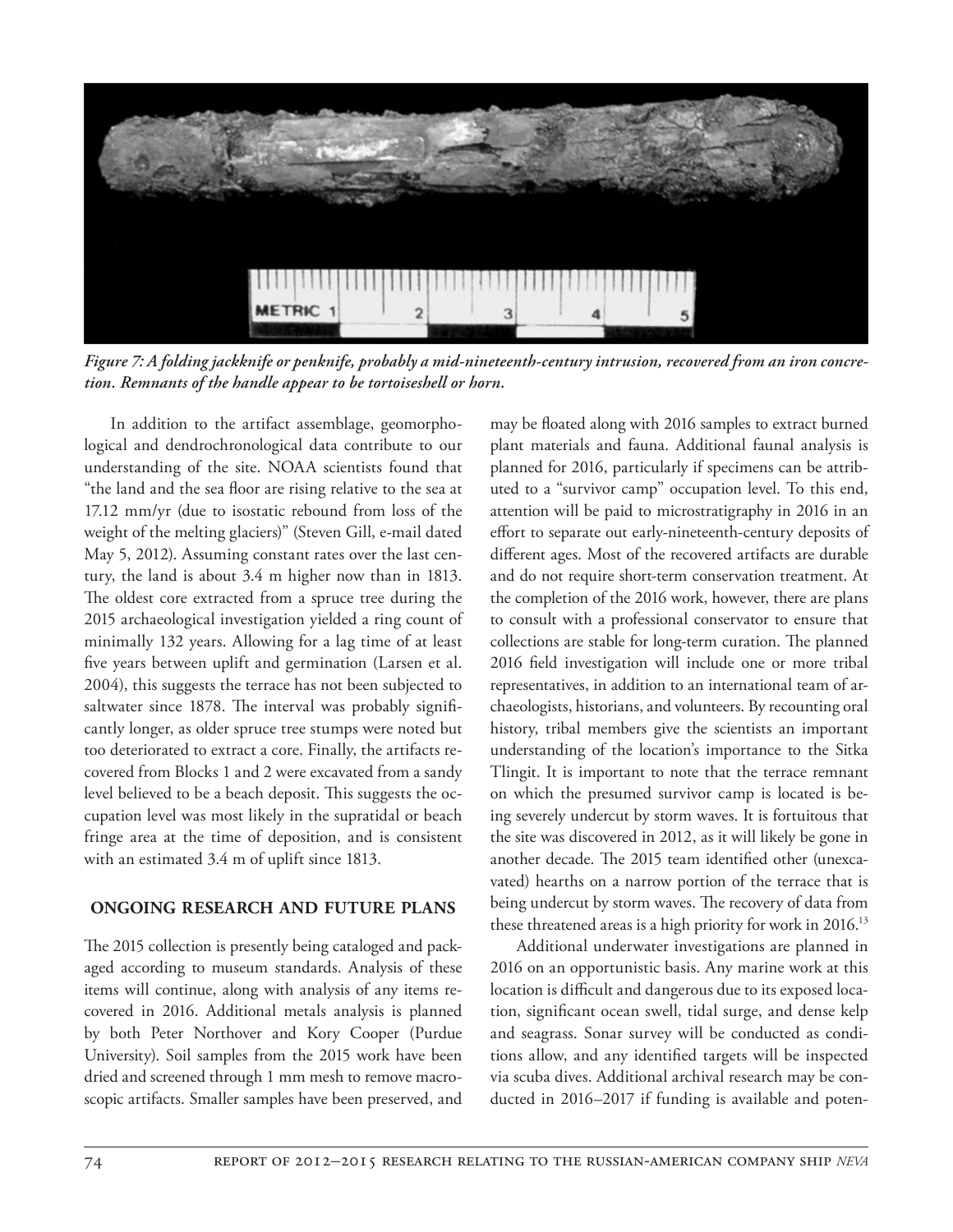tial unexplored archives are identified. Finally, there are plans to construct a virtual museum exhibit to include 3-D scans of a selection of artifacts. This will allow an inspection of the recovered materials by specialists and the interested public worldwide. There are also plans to develop an educational curriculum that will be available to schoolteachers in Sitka and elsewhere.

### **research potential**

Despite more than 100 years of Russian occupation in Alaska prior to 1867 and a large body of archival literature, a relatively small number of Russian-period sites have been studied archaeologically. Moreover, shipwrecks are often described in the literature as "time capsules" because (1) they represent the material culture of a very specific point in time, and (2) their quickly deposited artifact assemblages, including personal belongings, represent "total communities of a special type frozen in time" (Muckelroy 1978:57). To some extent, the same is true of survivor camps because their assemblages are subsets of ships' assemblages. The *Neva* "survivor camp" site may potentially provide a unique snapshot in time for January 1813. Given the known and specific time frame for the wreck, recovered materials would have immense value for helping us to understand the age and sources of supply for assemblages from other colonial Russian sites. For example, excavations at Castle Hill (Sitka), the colonial capital of Russian America after 1808, produced more than 300,000 artifacts (McMahan 1999, 2001:94, 2002:172–175, 2006, 2007, 2008). The majority of these materials were recovered from a manufacturing and living complex loosely dated to the first quarter of the nineteenth century. A high percentage of imported items from this area can be linked either to China (i.e., Chinese porcelain) or to factories in Russia (McMahan and Thompson 2002:83). Following the initiation of round-the-world voyages by the *Neva* and *Nedezhda*, Russia's Alaska settlements are believed to have been resupplied primarily through direct voyages from the Baltic port of Kronstadt or through purchase from U.S. trading vessels at New Archangel (Crowell 1997:26; Gibson 1976:73–89). Since we know the *Neva* departed from Okhotsk and was resupplied there, the remnants of her cargo are a proxy for understanding the types of goods being shipped from that port to Russian America at a particular point in time. This information is invaluable for reinterpreting models for supply at Castle Hill and other Russian American sites.

Investigations at the *Neva* "survivor camp" might also advance our understanding of the adaptations that allowed wreck survivors to await rescue in a frigid, unfamiliar, and hostile environment for almost a month. There has been considerable public interest in stories of shipwreck survival, including psychological trauma and the dynamics of group isolation, but relatively few formal archaeological and anthropological investigations of the phenomenon. A notable exception is the comprehensive study by Martin Gibbs of seventeenth-to-nineteenthcentury shipwreck survivor camps in Australasia and what they can tell us about human behavior in a crisis situation (Gibbs 2003). Despite differences in specific wreck events, he found many commonalities in survival adaptation processes (Gibbs 2003:129). An interesting comparison with the *Neva* survivor camp may exist in the work done by a joint Russian-Danish team of scientists at the 1741 Bering Expedition survivor camp in the Commodore Islands (Frost 2003). In the Canadian Arctic, studies have focused on materials left behind by the Franklin Expedition (Beattie and Geiger 1992). In Alaska, there have been no such studies, and the exact locations of only a few survivor camps are known.<sup>14</sup> Thus, the Neva Bay survivor camp offers important research opportunities. Archaeological materials from the site may also contribute to ongoing research focused on understanding the impacts of isolation on traditional Russian culture in the Russian colonies of North America (Dilliplane 2007a, 2007b, 2009, 2010, 2011a, 2011b, 2012).

#### **notes**

- 1. Krusenstern 1813:3; Shalkop 1979:9; Lloyd's Register, 1801–1802, entry 51; London Foreign Shipping Registry, entry 61, London Metropolitan Archives.
- 2. Lloyd's Register, August 1800; Registry of shipping, London foreign trade, British National Archives BT 107/13, pp. 217–218.
- 3. "Ship-rigged" or "full-rigged" refers to a sailing vessel that has three or more masts and is square-rigged. This distinguishes them from other vessels such as schooners or barks.
- By the late eighteenth and early nineteenth centuries, the practice of covering the hulls of sailing vessels with metal sheathing below the waterline was widespread. This protected the vessel from the corrosive effects of saltwater, as well as damage from shipworms and marine vegetation.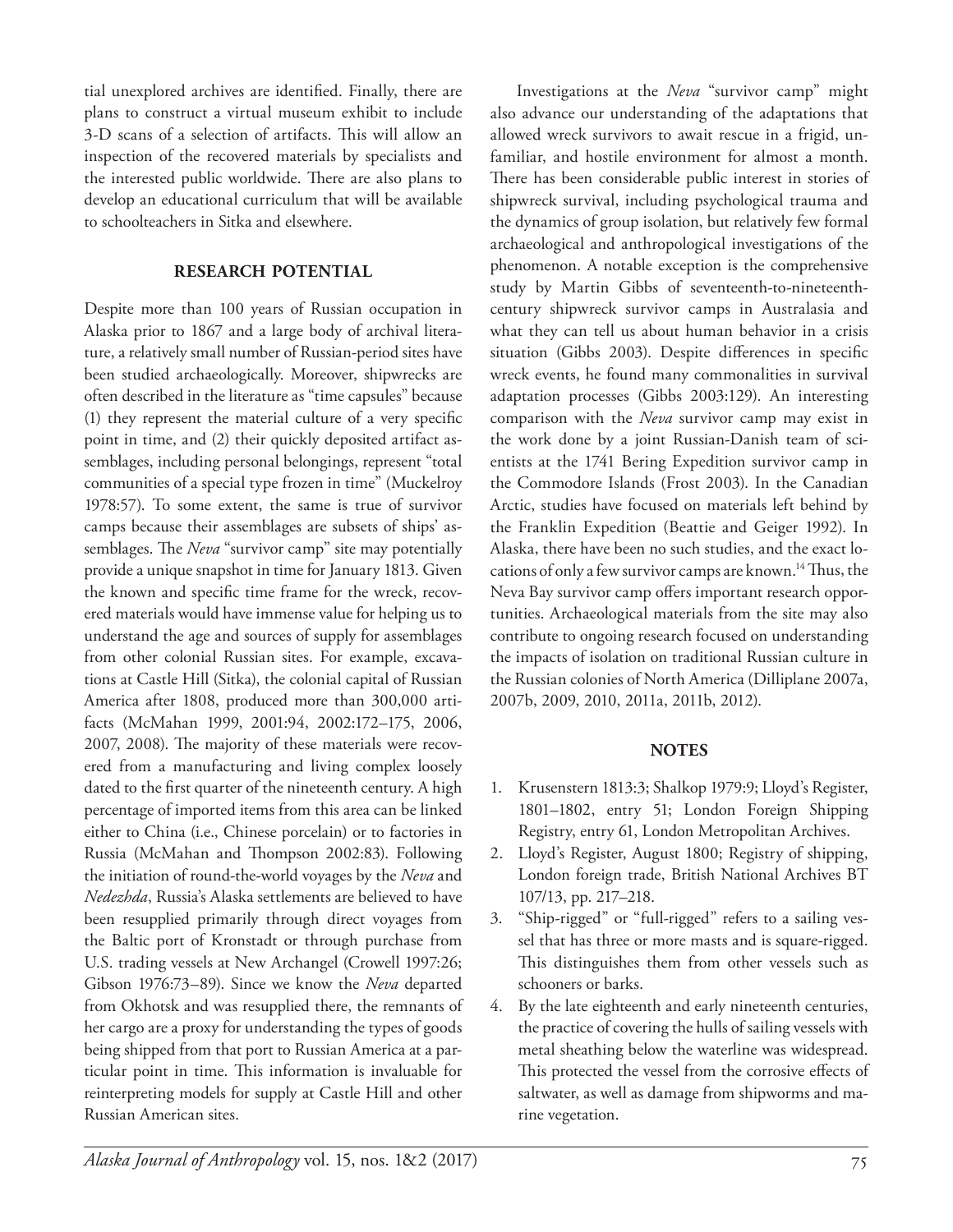- 5. Von Lowenstern (Moessner 2003:6) said that both vessels were purchased for 230,000 rubles (U.S. \$7500), and 30,000 rubles (U.S. \$976) were spent for repairs. Tikhmenev (1978) reported that the *Neva* (a 373 ton frigate with fourteen cannon) was purchased for 89,914 paper rubles (U.S. \$2,967).
- 6. Mount Edgecumbe, located near the project area, has a height of 970 m and is a key landmark in Southeast Alaska. It was formed by basaltic eruptions over the past 600,000 years, with the last major explosive eruption having occurred around 12,000 years ago.
- 7. The *Neva* was a sailing ship, and would not have had boilers as would be found on a steamer. This in itself discredits the article.
- 8. McMahan was Alaska state archaeologist, employed by OHA, at the time of the 2012 investigation. He retired from OHA in 2013, in part to pursue grant funding for the Neva project. Partnership project work was conducted with Jay Kinsman, former Sitka district archaeologist, Tongass National Forest, and Bob Medinger, former executive director of the Sitka Historical Society. The current executive director, Hal Spackman, is now participating in the project.
- 9. A marine magnetometer was borrowed from the USS Monitor National Marine Sanctuary and operated by marine archaeologist Frank Cantelas. Other crew included Bob Medinger and Sue Thorsen.
- 10. The mid-to-late-nineteenth-century hunting camp may be the topic of a future paper. This paper focuses only on the early-nineteenth-century components believed to be relevant to the *Neva*.
- 11. The account transcribed by Berkh (in Shalkop 1979:40) mentions that Baranov sent an armed party to collect goods from the beach immediately after the wreck. We now know (based on the recent identification of a pipe stem fragment) that at least some of the intrusive materials are consistent in age with the nearby Tlingit hunting camp.
- 12. Multiple lines of evidence (survivor accounts, historical research, aerial imagery, report of a submerged cannon by an abalone diver) established the site of the wreck. At a location predicted to be the most likely for the "survivor camp," archaeologists found Russianperiod materials suggestive of "survival" rather than "settlement."
- 13. In July 2016, after submittal of this manuscript for publication, additional fieldwork confirmed the location is that of the *Neva* survival camp and wreck site.

Recovered materials included cached ship's sheathing, cannon trunnion caps, and Russian axes. Additionally, a coffin burial was discovered but was not excavated.

14. The survivor camp of the 1910 *Farallon* shipwreck was recently identified by a crew that included McMahan. In 2008, McMahan and Patricia Browne excavated a single test pit at the bark *Torrent* (1868) survivor camp at an abandoned Russian mining settlement (Coal Cove) in Kachemak Bay, but were not able to isolate survivor artifacts from earlier and later materials. Maschner et al. (2012:142–144) discuss the early-nineteenth-century survivor camp of Archibald Campbell on Sanak Island, but were not able to confirm the site archaeologically.

## **references**

- Beattie, Owen, and John Geiger
- 1992 *Buried in the Ice: The Mystery of a Lost Arctic Expedition*. Scholastic, Inc., New York.

Centennial Press

- 1963 Newsletter of the Alaska State Centennial Commission for October, 1963. From the personal files of George Hall, in possession of his family in Anchorage.
- Crowell, Aron L.
- 1997 *Archaeology and the Capitalist World System: A Study from Russian America*. Plenum Press, New York and London.
- Dauenhauer, Richard, and Nora Dauenhauer
- 2008 *Russians in Tlingit America: The Battles of Sitka, 1802 and 1804*. University of Washington Press, Seattle.
- DeArmond, Robert N.
- 1946 Baranov's Fleet. In *Alaska Life the Territorial Magazine*. Alaska Life Publishing Company, Seattle.
- Dilliplane, Timothy (Ty) L.
- 2007a Investigating Russian Cultural Change and Stability in Russian America: Initial Results. In *Russian America: Materials of the III International Scientific Conference "Russian America"* (Irkutsk, 8–12 August 2007). Russian Federal Agency of Culture and Cinematography, Department of Culture and Archives of the Irkutsk Region, State Culture Institution, and the Taltsi Architectural and Ethnographic Museum. Irkutsk, Russia.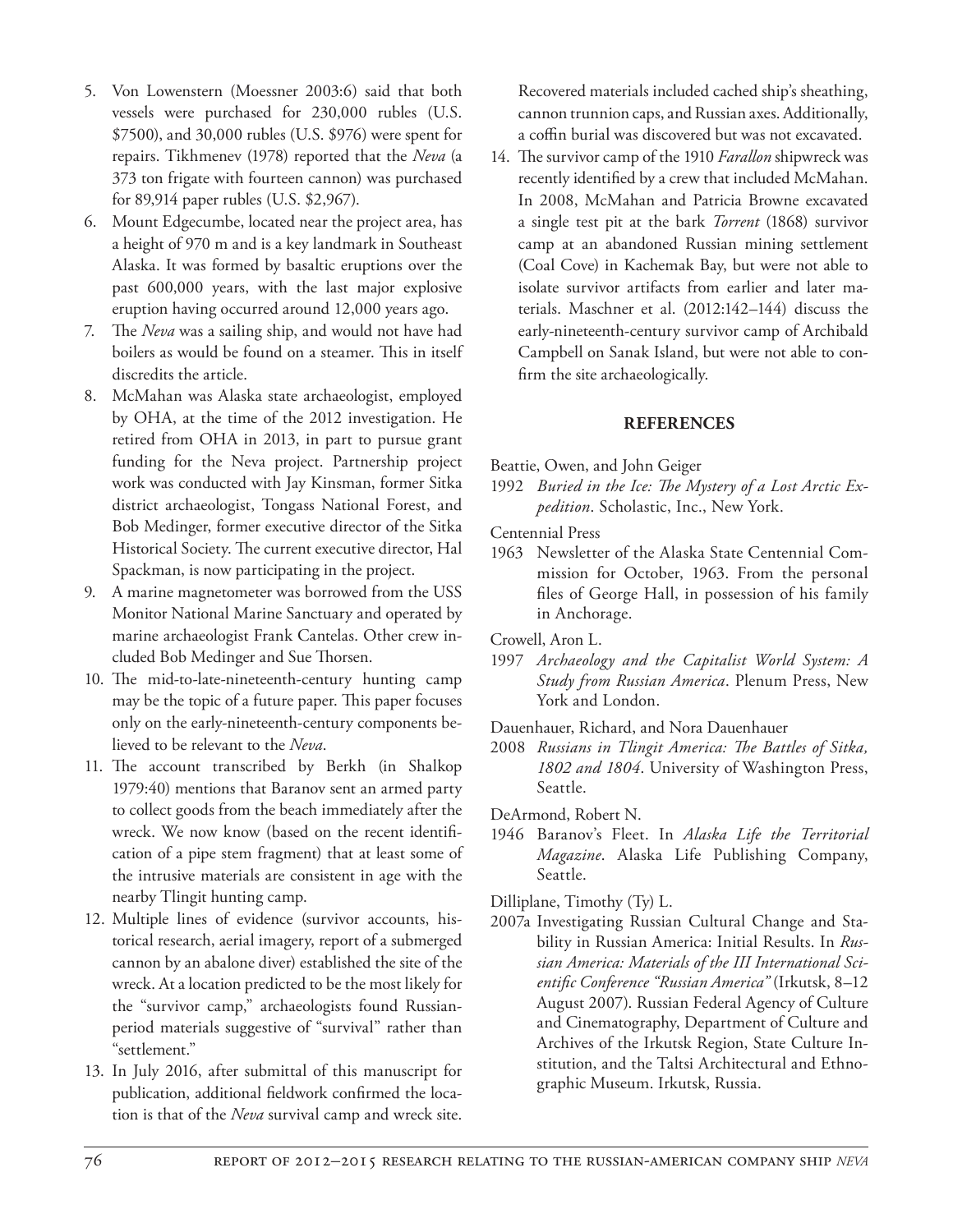- 2007b *Russian Cultural Change/Stability in Russian America: Examining Kolmakovsky Redoubt.* Two Centuries of U.S.–Russia Diplomatic Relations Conference, Moscow.
- 2009 *The Isolation of Russian America: Searching for Traditional Russian Seagoing Behaviors*. Maritime Conference in the Humanities: Literature, History, and Culture, 2009. Massachusetts Maritime Academy, Buzzards Bay.
- 2010 *Russian Cultural Change/Stability in Russian America: Examining Kolmakovsky Redoubt, Part II*. 2010 International Conference on Russian America, Sitka, Alaska.
- 2011a *Progress Report: Research on Russian Cultural Change/Stability in Russian America*. Given by invitation to special symposium on Russian America, hosted by Ryazan State University Named for S.A. Yesenin, Ryazan, Russia.
- 2011b *Progress Report: Research on Russian Cultural Change/Stability in Russian America*. Given by invitation to special symposium on Russian America, hosted by Vologda Museum, Vologda, Russia.
- 2012 *Russian Cultural Change/Stability in Russian America: Examining Kolmakovsky Redoubt, Part IIIA.* Fort Ross Bicentennial Conference, Santa Rosa, CA.
- Frederick, Robert A.
- 1979 Forward. In *The Wreck of the* Neva, translated by Antoinette Shalkop, with an introduction by Antoinette Shalkop and Richard Pierce. Alaska Historical Society, Anchorage.
- Frost, Orcutt William (editor)
- 2003 *Bering: The Russian Discovery of America*. Yale University Press, New Haven, CT.
- Gibbs, Martin
- 2003 The Archaeology of Crisis: Shipwreck Survivor Camps in Australasia. *Historical Archaeology* 37(1):128–145.
- Gibson, James R.
- 1976 *Imperial Russia in Frontier America: The Changing Geography of Supply of Russian America, 1784– 1867.* Oxford University Press, New York.
- Krusenstern, Adam Johann von
- 1813 *Voyage Round the World, in the Years 1803, 1804, 1805, & 1806, by order of His Imperial Majesty Alexander the First, on board the Ships* Nadeshda *and* Neva*.* Printed by Roworth [I] and T. Davison [II] for John Murray and the Board of Longitude, London.
- Larsen, Christopher F., Roman J. Motyka, Jeffrey T. Freymueller, Keith A. Echelmeyer, and Erik R. Ivins
- 2004 Rapid uplift of southern Alaska caused by recent ice loss. *Geophysical Journal International* 158(3):1118–1133.
- Lisiansky, Urey
- 1814 *A Voyage Round the World: In the Years 1803, 4, 5, & 6; performed, by Order of His Imperial Majesty, Alexander the First, Emperor of Russia, in the Ship* Neva*, by Urey Lisiansky, Captain in the Russian Navy and Knight of the Orders of St. George and St. Vladimir.* London.
- Maschner, Herbert, Matthew Betts, Buck Benson, Amber Tews, and Sean Mack.
- 2012 Archaeology on Sanak. In *Sanak Island, Alaska: A Natural and Cultural History*, edited by Katherine L. Reedy-Maschner and Herbert D.G. Maschner. Idaho Museum of Natural History, Pocatello.
- Massov, Aleksandr
- 2006 The Visit of the Russian Sloop *Neva* to Sydney in 1807: 200 Years of Russian-Australian Contacts. *Australian Slavonic and East European Studies* (ASEES) 20(1–2):203–214.
- McMahan, J. David
- 1999 Archaeology at Alaska's Castle Hill, the Colonial Capital of Russian America. In *Unseen Treasures: Imperial Russia and the New World*, pp. 17–22. American-Russian Cultural Cooperation Foundation, Washington, DC, and the Russian State Historical Museum, Moscow.
- 2001 Castle Hill Collection (in Japanese). In *The Sea Otter and Glass Beads: Trade of Indigenous Peoples in the North Pacific Rim*, exhibition catalog. Japanese National Museum of Ethnology, Osaka.
- 2002 *Archaeological Data Recovery at Baranof Castle State Historic Site, Sitka, Alaska: Final Report of Investigations (ADOT&PF Project No. 71817/ TEA-000-3[43])*, edited by J. David McMahan. Office of History and Archaeology Report No. 84. Division of Parks and Outdoor Recreation, Alaska Department of Natural Resources, Anchorage.
- 2006 The Castle Hill Archaeological Project, Sitka, Alaska: Overview of an Early 19th Century Russian American Artifact Assemblage. *Journal of the Architectural and Ethnographic Museum Talci* 5:7–25.